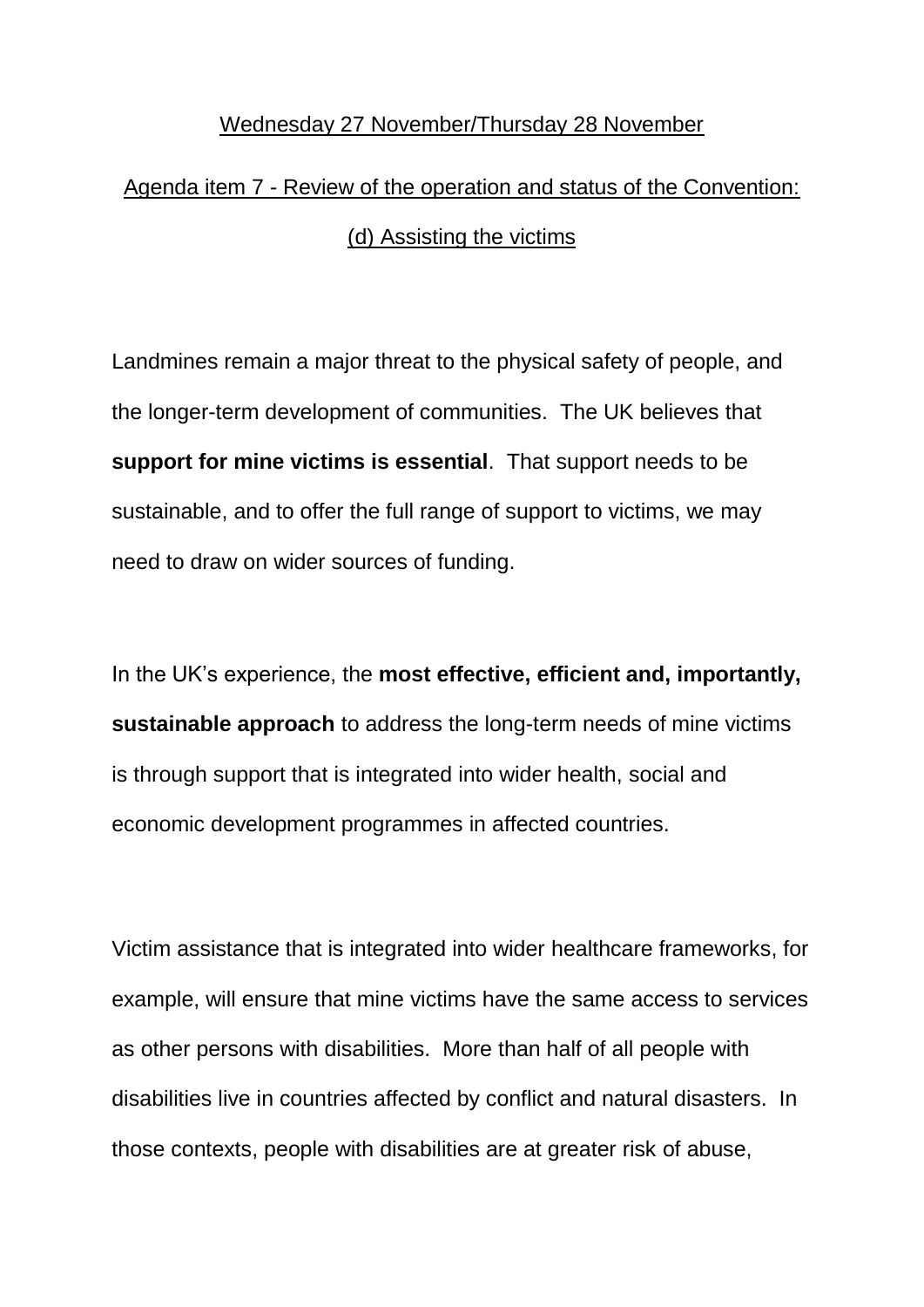exploitation, discrimination and serious harm. Despite this, people with disabilities are often invisible in, and excluded from, the humanitarian response, and are unable to access adequate assistance and protection due to physical, communication and attitudinal barriers. The UK's position is clear: we want to deliver inclusive support for all. **We do not discriminate against, or among, persons with disabilities, whether they be victims of anti-personnel mines, cluster munitions, armed conflict generally, or disabled through illness, accident or other causes**.

Victim assistance **programmes that are targeted** at particular groups, through mine action, run the risk of not meeting the lifetime needs of mine victims as they are unlikely to continue when mine action programmes end. In addition, they risk duplication of effort, creating parallel systems of support that can take support away from people disabled through other causes, and potentially reduce resources available to tackle the real root cause, namely mine clearance, risk education and capacity-building.

The UK works to **strengthen health care systems** in many of its partner countries and mine-affected states, as well as **mainstreaming**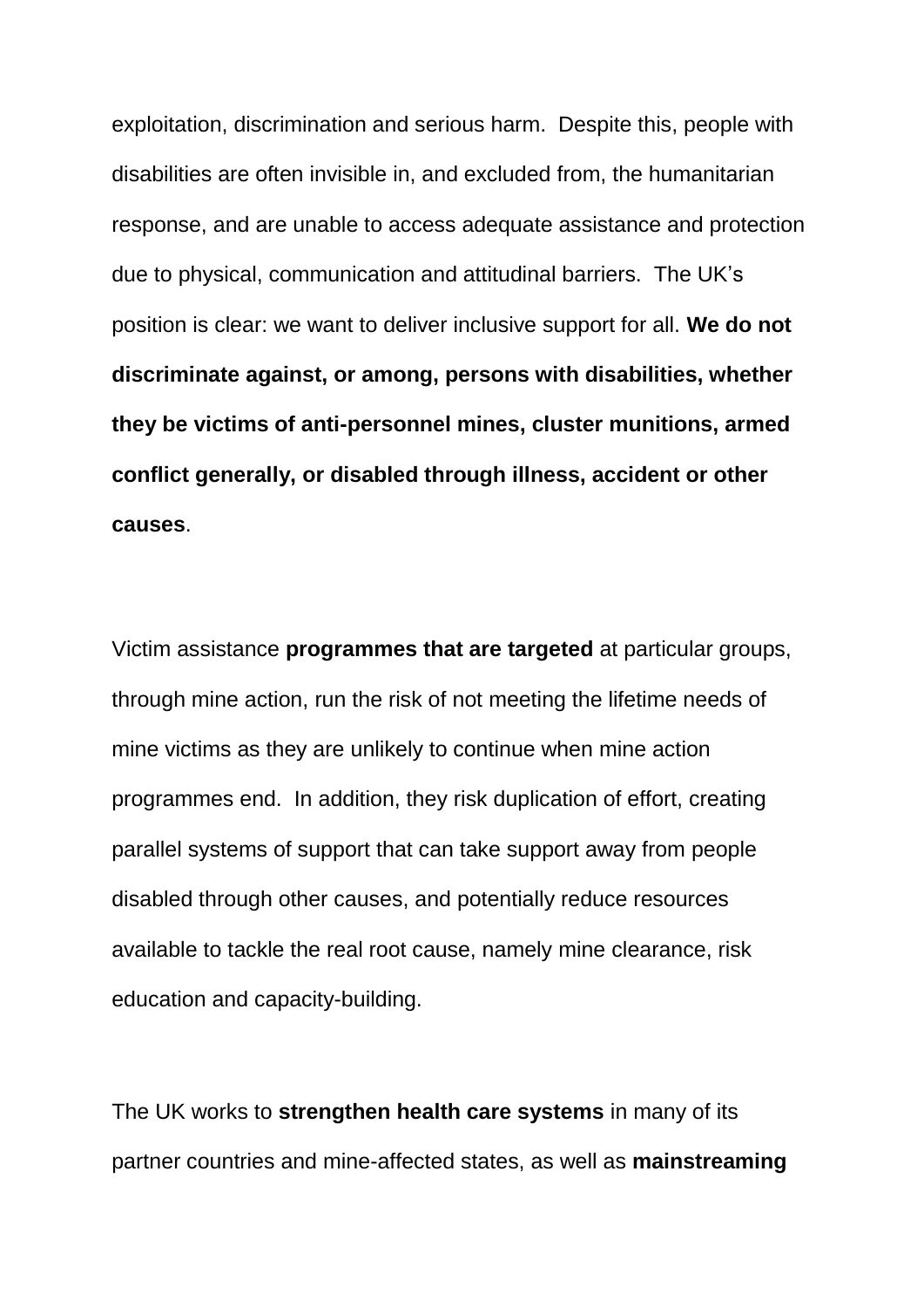**social inclusion,** and disability in particular, across its broader development interventions.

The UK invests heavily in **increasing overall health standards** in a number of countries. For example, we are providing £250 million from 2015 to 2020 to sustain and accelerate primary health care in Ethiopia. The programme improves the readiness of primary health care units, the availability of essential public health commodities and the skills of primary health care providers. This supports the delivery of Ethiopia's current five-year Health Sector Transformation Plan.

Other UK programmes are working to deliver more specialist healthcare services, in an inclusive way, that ensure **mine victims have access to the healthcare they need**, as part of support to the wider communities. The UK is a founding donor of ATscale, a global partnership that aims to transform access to assistive technology such as wheelchairs, prosthetics, hearing aids and glasses. ATscale will collaborate with a broad range of stakeholders and aims to reach 500 million more people with life-changing assistive technology by 2030.